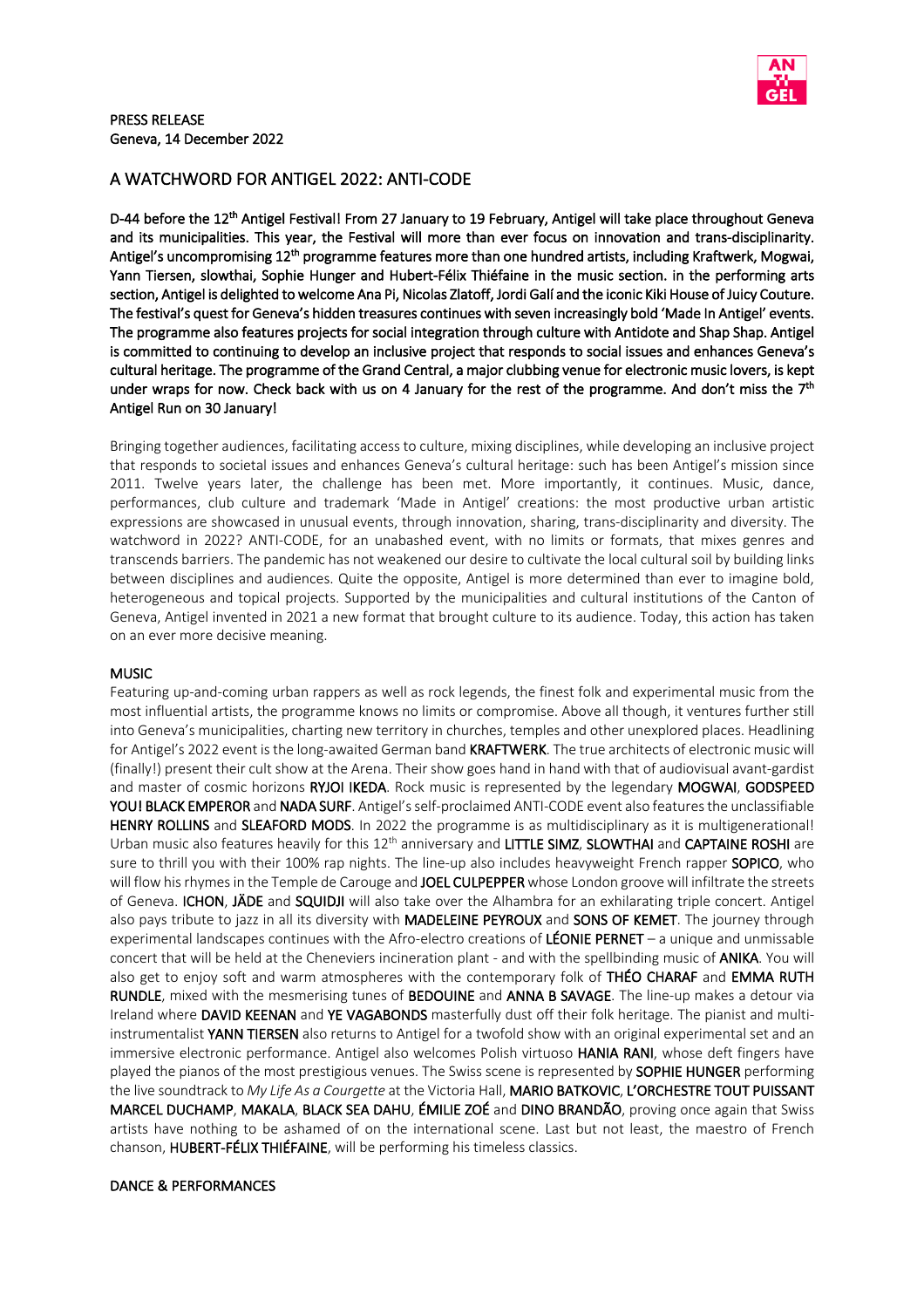

More than ever, Antigel transcends formats and offers a trans-disciplinary programme, where genres mix and audiences meet. To get the ball rolling, ANA PI will present her work *O banquete*, in which the Brazilian dancer and choreographer cooks while chatting about philosophy, love and transmission – a show that will do you good, just like *Work* by CAUDIO STELLATO. When artistic research meets creation, the result is *Runthrough*: a project developed in several stages, based on unpredictable interactions. COCOONDANCE joins forces with THE ICONIC KIKI HOUSE OF JUICY COUTURE for the first stage of this project where wrestling and contemporary dance come together to create new areas of expression. Trans-disciplinary masters COCOONDANCE will also combine martial arts with dance in *Hybridity*. The programme also features OUINCH OUINCH COLLECTIVE with the hyper energetic *Happy Hype*; BENJAMIN KAHN striking at current societal ills, such as prejudice and stereotypes, with *Sorry, but I Feel Slightly Disidentified*; *Helen w.*, a theatre in motion that echoes a narrative performance conducted in the manner of an investigation into the self by AURORE JECKER, and a virulent and playful dance work, *Hidden Paradise* by ALIX DUFRESNE and MARC BÉLAND, which addresses another ever-present evil of our society, i.e. tax havens. Finally, Antigel is pleased to welcome *Banquet (Sumposion)* by NICOLAS ZLATOFF, for a raclette meal around which to gather, drink and talk philosophy, and *Babel*, a real participatory experience of democracy and sharing with JORDI GALÍ. This creation echoes *Hors-sol* by AURÉLIEN DOUGÉ, which questions the relationship between individuals and their environment.

#### ANTIGEL x SHAP SHAP: GLOBAL SOUTH, WHAT'S UP?

Since 2015 **SHAP SHAP** has been inviting artists who rarely feature under our latitudes and who often come from minorities, to perform at the Festival. The Geneva-based association thus fights against racial and gender discrimination and global inequalities through cultural projects. This year the spotlight will be on the countries of the Global South with residencies, workshops and three weekends of celebrations labelled GLOBAL SOUTH, WHAT'S UP? featuring collaborations and new creations with KA(RA)MI, JOSHUA CHIUNDIZA and YANN LONGCHAMP, LE JUIICE and LA SUNDAY, ANITA KIRPPIS, CHABELA, ROSE BONICA and TAYHANA.

#### MADE IN ANTIGEL

A trademark of the Festival, the 'Made In Antigel' productions foster collective, artistic experiences. These tailormade and innovative projects know no laws or boundaries and are synonymous with total freedom and risk-taking. This year, seven 'Made In' projects will take the public to unexplored sites. From the ascent of an unexpected mountain in BERNEX, to a unique journey to the heart of the THÉÂTRE SAINT-GERVAIS through its most secret entrances, via a visit to the BUREAU DES AUTOS. The NATURAL HISTORY MUSEUM and ESPACE TOURBILLON will open their doors to Antigel, the former to celebrate dance and the living, the latter for a hilariously horrific escape game, where the public will become the prey of zombies. GRAND PREMIERE: Antigel will showcase Voguing in Geneva to put the spotlight on the exuberant Ballroom scene at the GRAND THÉÂTRE DE GENÈVE. Finally, Antigel will host another exclusive event and will invite five couples to get married for real, during a ceremony at the ROYAL HÔTEL, conducted by official celebrants.

#### **ANTIROUILLE**

Following the success of previous years, Antigel will once again invite experienced runners and thrill-seekers to its  $7<sup>th</sup>$  ANTIGEL RUN to get back in shape after the end-of-year festivities. NOVELTY: For the first time, Antigel, CrossFit District Seujet and Autisme Genève have joined forces for a unique charity gala. The **ANTIGEL CALORIES** CHALLENGE FOR AUTISM invites you to sweat it out! The calories burned will result in a donation to Autisme Genève. Also, don't forget your vintage roller skates, fluorescent socks and glitz and glamour for the traditional roller skate party in the brand new TPG depot in Vernier. Don't miss Ana Pi's initiation workshops too. TON CORPS ANCRÉ showcasesthe dances created in America during slavery, whose heritage still vibrates today. Another dance event: the ST. VALENTINE'S BALL invites the people of Geneva to shake their hips in honour of Cupid.

#### ANTIGEL x ANTIDOTE: social actions

Since 2018 Antidote and Antigel have been developing social projects aimed at facilitating the integration and training of people in vulnerable situations through culture. For the 12<sup>th</sup> Antigel, Antidote has organised a variety of projects: professional integration activities within the Festival in collaboration with HOSPICE GÉNÉRAL, integration through sport with the organisation FLAG 21 and themed workshops in collaboration with SCÈNE ACTIVE.

#### ANTIGEL x TRANSFORME: vocational training